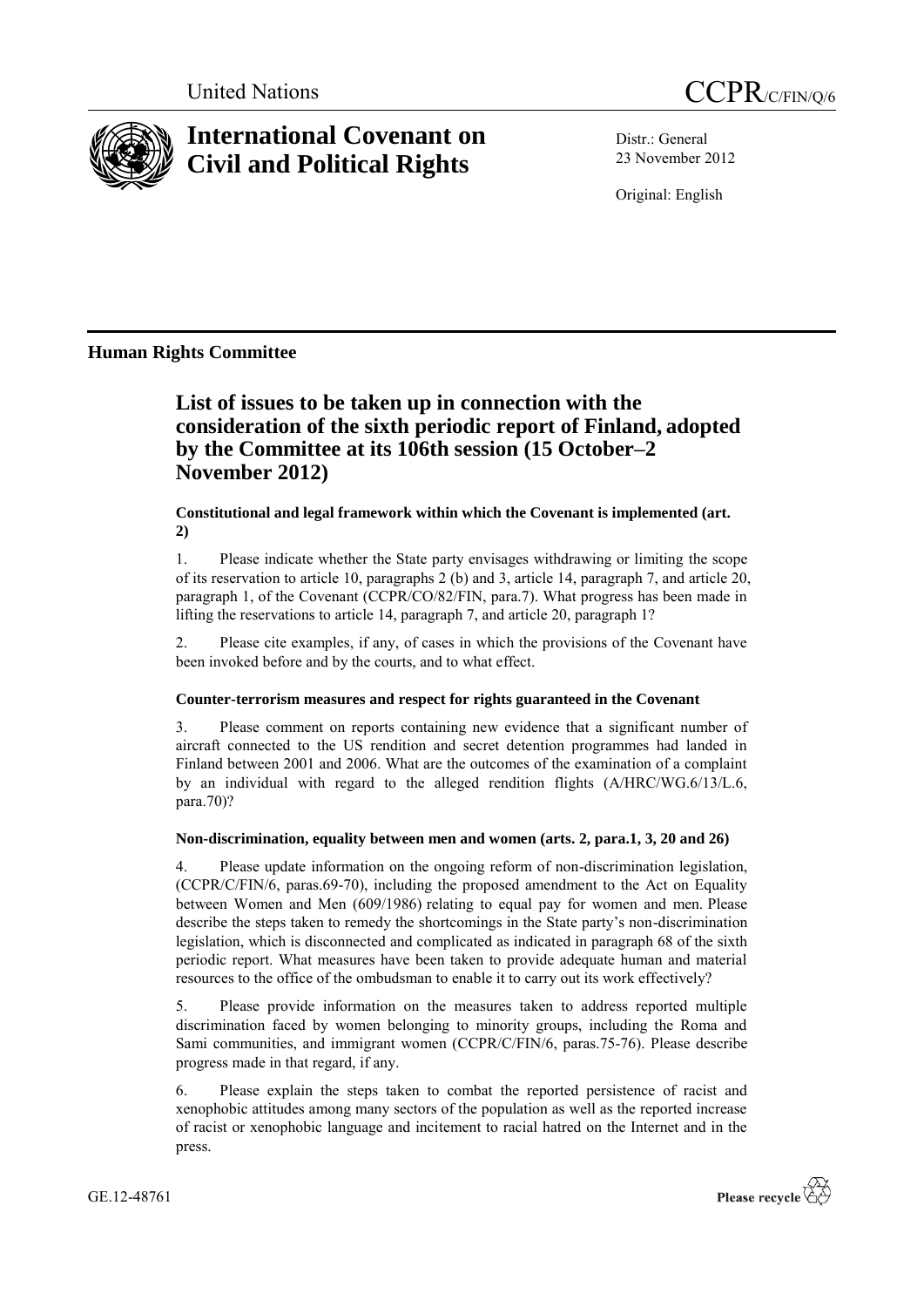7. Please provide information on the existing legislation and strategies to combat discrimination based on sexual orientation and gender identity, and their compatibility with the Covenant. Please comment on reports that persons belonging to gender minorities face diverse forms of discrimination, inter alia, in the area of the labour market, education, the provision of services, and in the gender reassignment process.

8. Please provide information on the progress made by several measures taken to ensure integration of immigrants, including the reform of the Act on the Integration of Immigrants and Reception of Asylum Seekers as well as the development of a monitoring system for integration and ethnic relations by the Ministry of Interior (CCPR/C/FIN/6, paras.255 et seq.). Furthermore, please update the information on measures taken or envisaged to combat negative attitudes and de facto discrimination against immigrants in a number of areas, including employment.

#### **Violence against women (arts. 3, 7 and 26)**

9. Please provide information on the practical steps taken to combat domestic violence, such as awareness-raising campaigns and training for the police, prosecutors, judges and health officers. In addition, please provide information on: (a) the number of complaints received; (b) investigations carried out; (c) the types of penalties imposed; (d) compensation awarded to the victims; and (e) the number of safe shelters, and any other resources allocated to assist victims of domestic violence.

#### **Elimination of slavery and servitude (art. 8)**

10. Please provide detailed information on the implementation of measures and new plans to combat sexual exploitation and trafficking in human beings and to assist and protect the victims of trafficking. Please also provide recent statistical data, disaggregated on the basis of gender, age and country of origin, on persons trafficked for the purpose of sexual exploitation, as well as information on prosecutions and convictions, and on the sanctions imposed on perpetrators.

### **Right to liberty and security of person, treatment of persons deprived of their liberty and fair trial (arts. 9, 10 and 14)**

11. Please provide (a) detailed information on the administrative detention of asylum seekers and irregular migrants, including detention conditions, their right to legal aid and judicial remedies and their right to be informed of the reasons for their detention, and (b) statistical data on administrative detention of irregular migrants and asylum seekers, including the number of those detained, disaggregated on the basis of gender, age and country of origin, as well as the length of, and grounds for detention. Please comment on reports that the only detention unit for aliens in Finland, the Metsälä reception centre, is frequently overcrowded and that many are held in police detention facilities for immigration purposes, and that vulnerable asylum seekers, including pregnant women and persons with serious medical conditions, are also being held there (CCPR/C/FIN/6, para.132).

12. Please provide updated information on the length of custody in police cells and pretrial detention. Do persons held in pretrial detention at police stations have access to a lawyer during the initial period of interrogation, as provided for in articles 9 and 14 of the Covenant?

13. Please provide information on the implementation of the proposals made in the report of the working group established by the Ministry of Justice, relating to the placement of remand prisoners (CCPR/C/FIN/6, para.21).

14. Please provide detailed information on the measures taken by the State party to improve the conditions of persons deprived of their liberty, especially to reduce overcrowding in a number of closed prison establishments and the immigration detention